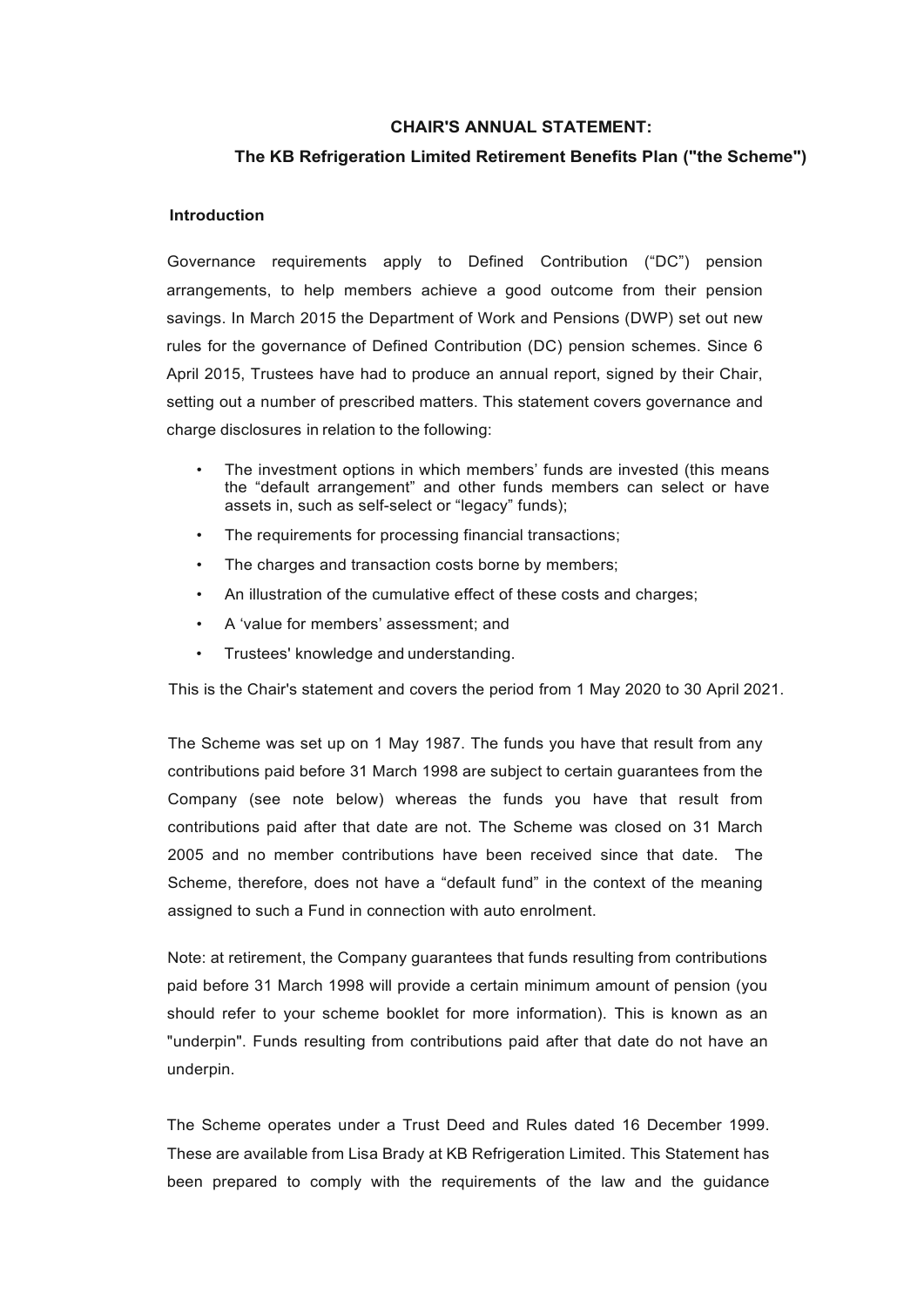published by the Pensions Regulator.

#### **Investment Arrangements**

The Trustees document their approach to investments within the Statement of Investment Principles (SIP). A copy of the latest SIP dated 28 September 2020 is attached to this Chair's Statement. The SIP includes amendments to document the Trustees' policies on Environmental, Social and Governance factors and on stewardship. Unless you have asked the Trustees to do otherwise, your funds have been invested in the Secure Growth Fund. This is a With Profits Fund managed by Aviva plc. The aim of this Fund is to invest in a mixture of traditional bonds and equities and provide smoother performance by applying interest to the investment annually and historically through special bonus payments and more recently additional interest on monies leaving the Fund. If a member is invested in this Fund, then, unless they make an active choice, they will remain invested in this fund until they reach retirement and choose to access their benefits. During this Scheme Year, no changes have been made to the default strategy. Members are also able to invest in the Managed Fund.

We considered the appropriateness of the funds being used, their performance and whether they deliver value for money to you in the year to 30 April 2021. We made no changes to the investment strategy during the year as the structure of the contract and level of historic bonuses make it inefficient to move the funds. We provide further comment later in this statement on our views on the value for money offered by the fund.

The Trustees receive periodic updates on the performance of the funds. The Trustees are comfortable that the Fund continues to meet the objectives that it is stated to achieve, although do note that the level of bonuses has been, and is expected to be, lower than that achieved in the past.

The fund was last reviewed in 2018. The Trustees are in the process of reviewing the appropriateness of the DC offerings and are considering a number of options for members. The results of which will be outlined to members in early 2022.

#### **Processing of core financial transactions**

Processing of core financial transactions is delegated to Mercer, as the Scheme administrator. There is a contract in place between Mercer and the Trustee, clearly setting out the services that they will provide and the cost for these services. The Trustees have agreed Service Level Agreements ("SLAs") for the work undertaken by Mercer which covers the accuracy and timeliness of all core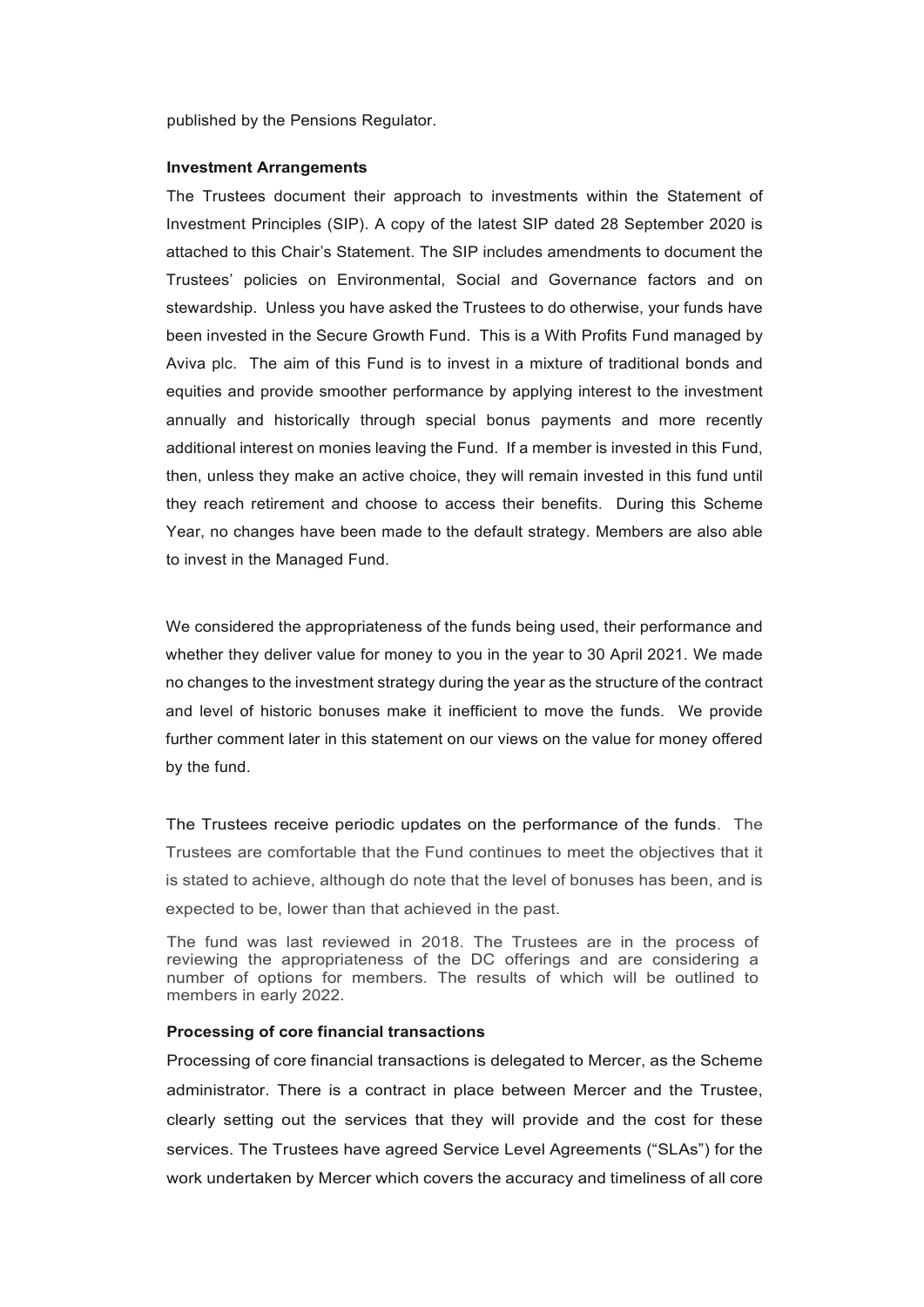financial transactions, and performance against these SLAs are reported to the Trustees in regular administration reports. The SLAs are as follows:

| <b>Work Type</b>                      | <b>Service</b><br>Level<br><b>Agreement</b> |
|---------------------------------------|---------------------------------------------|
| <b>Benefit Quotation</b>              | 5 working days                              |
| <b>Benefit Payments</b>               | 5 working days                              |
| Death Benefit Quotation               | 1 working day                               |
| General<br>Member<br>Correspondence   | 5 working days                              |
| Investment / Disinvestment<br>Request | 10 working days                             |
| <b>Member Updates</b>                 | 5 working days                              |

Mercer have confirmed that 92.50% of tasks were completed within the agreed SLAs for the year to 30 April 2021. During the year Mercer received 80 tasks and completed 74 tasks within the agreed SLAs, 6 were completed outside of the agreed SLAs.

The Trustees are comfortable that all core financial transactions have been carried out promptly and accurately, including:

- The transfer of assets relating to members out of the Scheme
- The transfer of assets relating to members between different investments within the Scheme
- Payments from the Scheme to, or in respect of, members

The Trustees have an agreement with Mercer to process core financial transactions as third party administrator on behalf of the fund manager, Aviva plc. As part of the contract with Aviva, Mercer reports management information on a monthly basis to demonstrate that core financial transactions are processed to the agreed standards.

The Trustees have reviewed Mercer's internal controls document for the year ended 31 December 2020 including the commentary from KPMG confirming JLT had complied with these controls. As part of the contract with Aviva, Mercer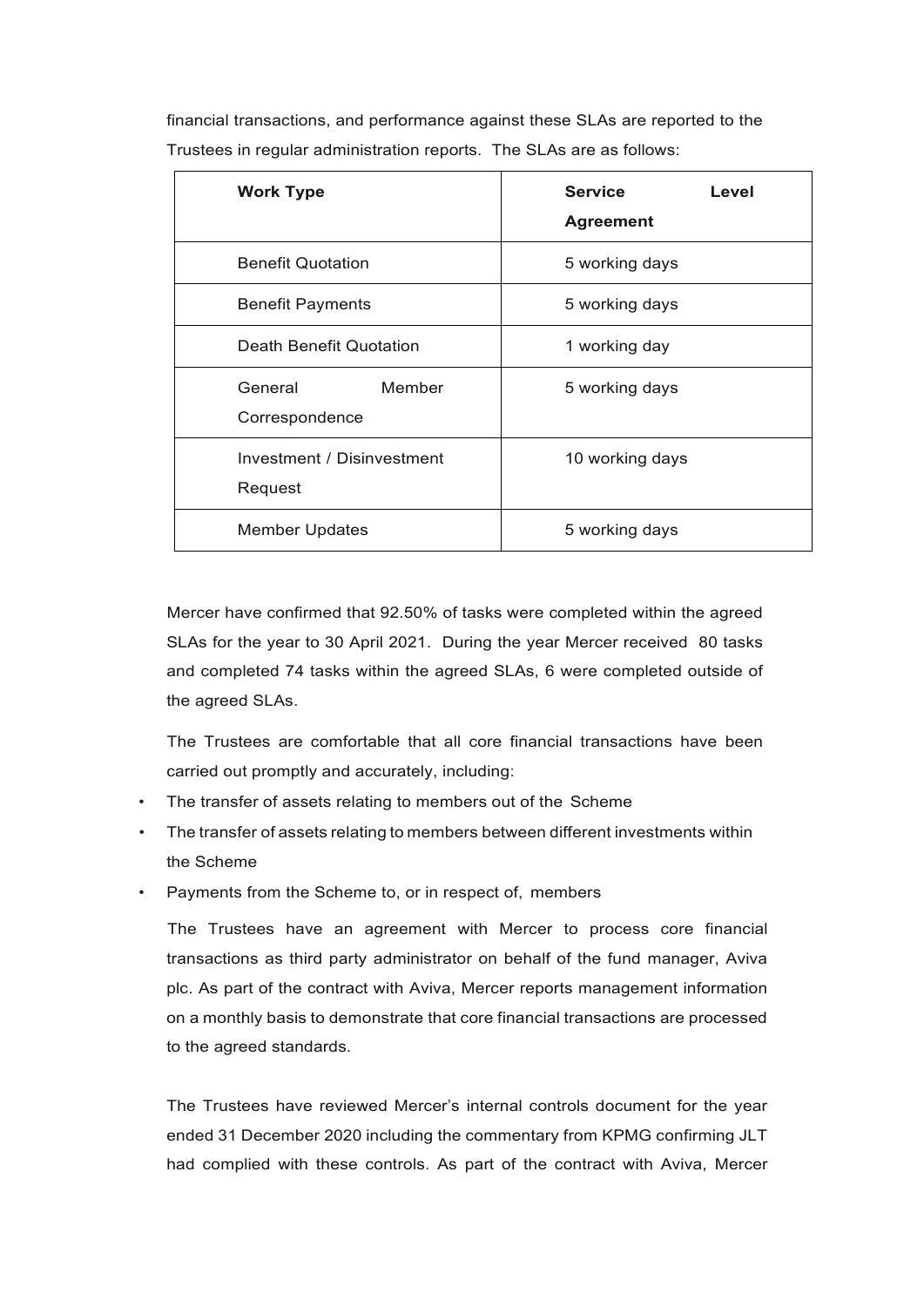reports management information on a monthly basis to demonstrate core financial transactions are processed to the agreed standards. The Trustees are satisfied that they have done all that they reasonable could to secure that core financial transactions are processed promptly and accurately.

Mercer has confirmed to the Trustees that the membership movements that occurred during the year to 30 April 2021 were processed within their standard service level agreements.

#### **Member borne charges and transaction costs and value for members**

The Trustees are required to assess the costs which are paid by the members. The charge applied to the arrangement during the year was a management charge of 1% of the assets. The annual charge to other funds available to members is also 1% of the assets. In addition, a per member charge of £50.60 was applied in the year (£50.60 as at 30 April 2020).

On 6 April 2015 rules came into force imposing a duty of the governance bodies of DC workplace pension schemes to request and report on the level of charges and transaction cost in their scheme on an annual basis.

On 20 September 2017, the FCA made rules (PS17/20) placing an equivalent duty on asset managers to provide the necessary information about charges and transaction costs and specified a detailed methodology for calculating transaction costs. These rules came into force on 3 January 2018. Transaction cost arise as a result of buying and selling the funds' underlying investments in order to achieve their investment objective or to raise or invest cash.

Transaction costs are comprised of both explicit and implicit components and include payments such as stockbroker commissions, custodian fees, and transaction taxes such as stamp duty. The table below shows the administration and transaction costs for each fund in the Scheme in which members hold assets.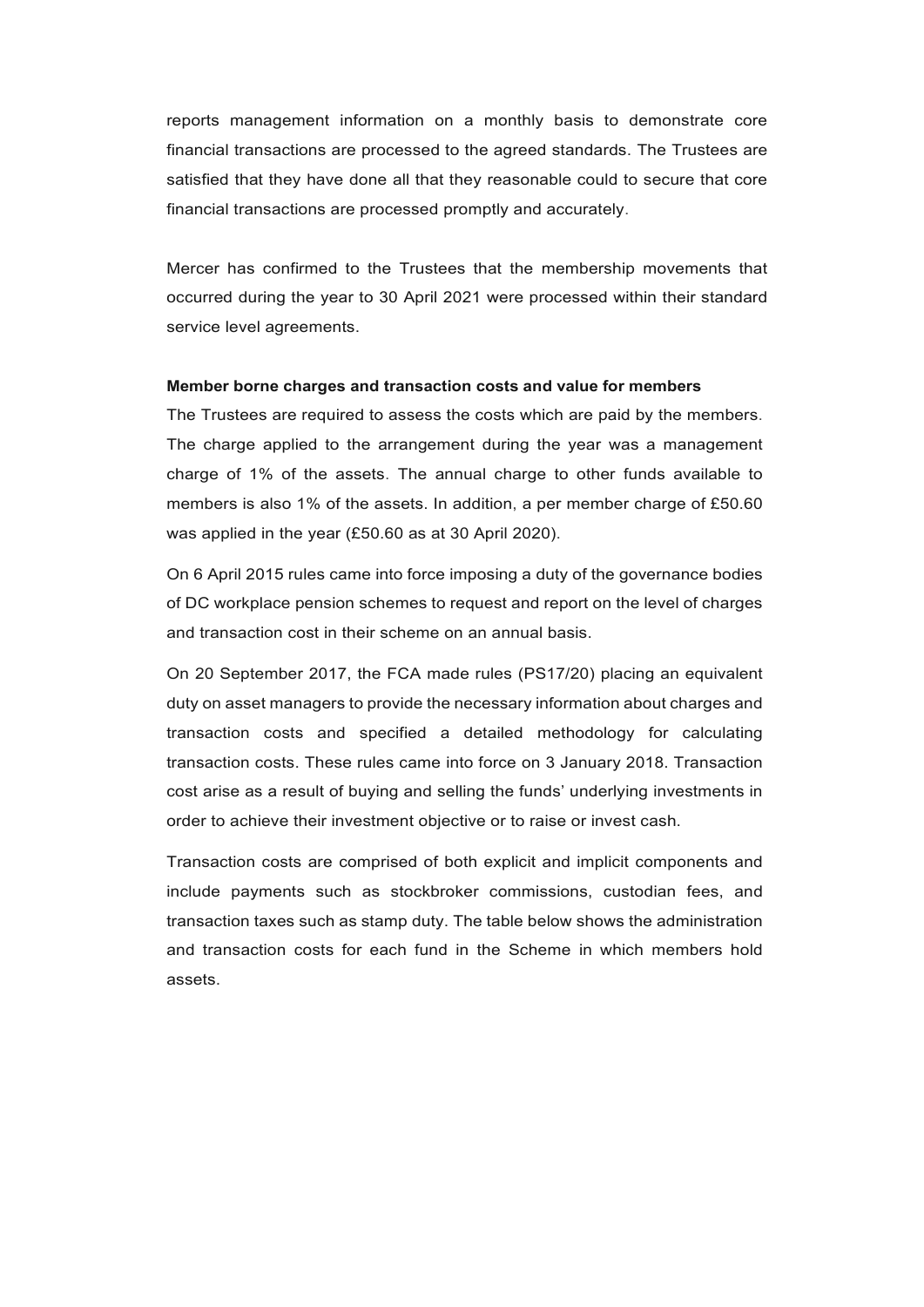| <b>Fund Name</b>                                                    | Administration<br>Cost | <b>Buying</b><br>and<br><b>Selling</b><br><b>Transaction</b><br><b>Costs</b> | Lending<br>and<br><b>Borrowing</b><br><b>Costs</b> | <b>Total</b><br><b>Transaction</b><br>Costs |
|---------------------------------------------------------------------|------------------------|------------------------------------------------------------------------------|----------------------------------------------------|---------------------------------------------|
| Managed Fund                                                        | 1.04%                  | 0.0876%                                                                      | 0.000%                                             | 0.0876%                                     |
| Secure Growth<br>With<br>Fund<br>$\overline{\phantom{m}}$<br>Profit | 1.09%                  | 0.0120%                                                                      | 0.002%                                             | 0.0140%                                     |

The Trustees are required to consider whether the charges represent good value for members. The Regulations do not prescribe how to go about assessing this and instead it is up to Trustees to develop their own assessment framework. The Trustees have identified the following assessment criteria:

- Scheme management and governance;
- Administration;
- Investment governance; and
- **Communication**

The Trustees have considered the services, features, benefits and costs associated with the Scheme. Our conclusion is that:

- you are getting good value in relation to the funds you have that result from any contributions paid before 31 March 1998 as a result of the impact of the underpin; but
- you are not getting good value in relation to any other funds in relation to contributions paid after 31 March 1998 as a result of the level of charges being levied in comparison to other products available on the market.

The level of administration and investment governance carried out by Mercer and Aviva are believed to be reasonable. However, it would be possible to provide a higher level of engaging paper and online communications to members that help them understand the choices that they should be making and highlighting the need to review their investments and retirement plans regularly. The returns offered by the Secure Growth Fund are awarded as bonuses. These have typically been around 6.5% (plus some special bonuses) in the past, but have now reduced to around 4%. It is now questionable whether the bonuses are at a level that provides good value for money in relation to the fees that are being charged.

The Trustees are constrained with the investment choices that can be made available to members given the historic nature of the contract underpinning the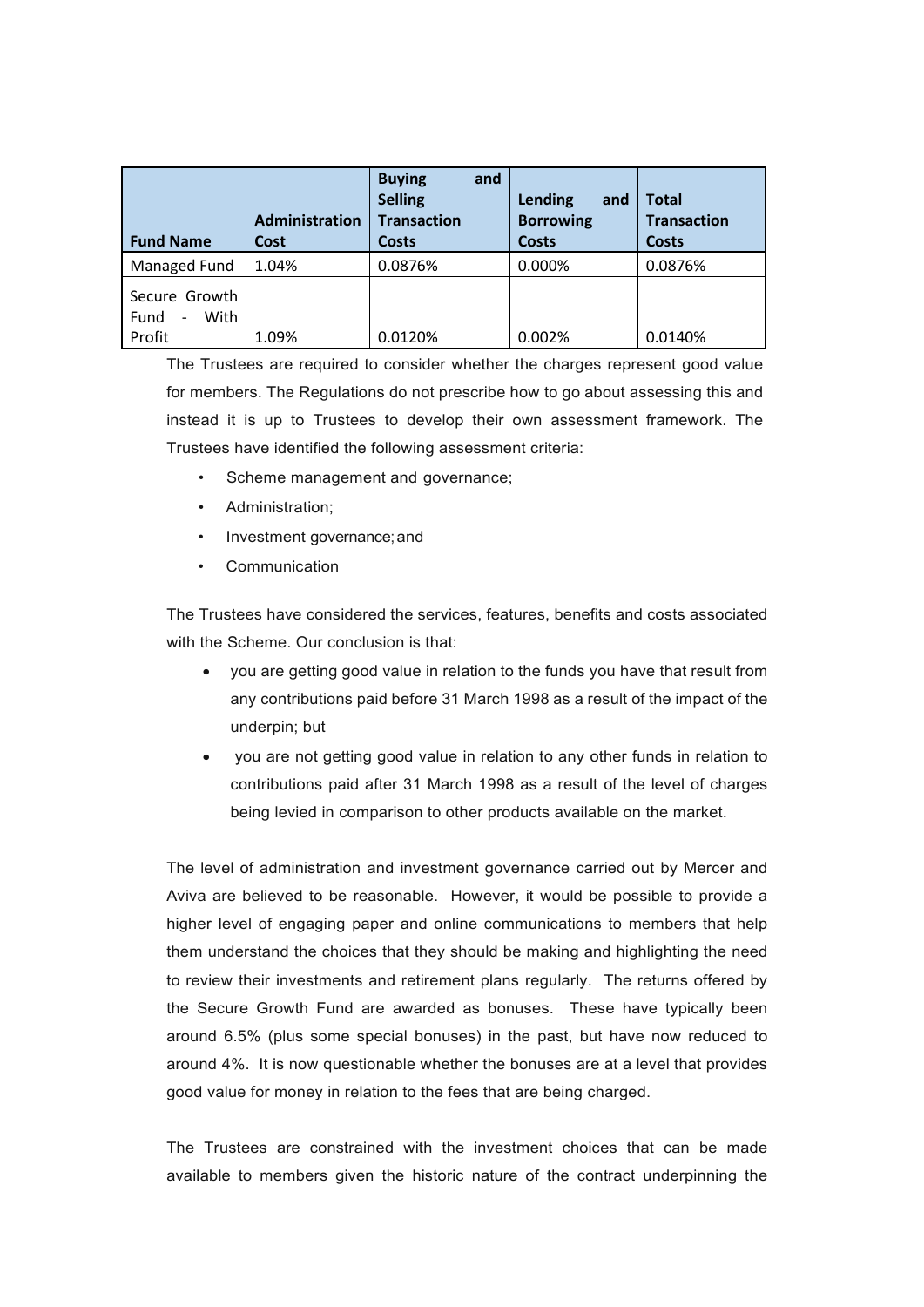actuarial, administration and investment services provided under it. To enjoy more flexibility the Trustees would have to disaggregate these services and consider moving members out of With Profits Fund. In the past, the benefits of doing this have not been deemed to sufficiently outweigh the costs and complexities of doing so. The Trustees continue to review this position and have been carrying out a more detailed review of the viability of making changes to the Funds available to members over the course of 2021 and are looking to update members in 2022.

The illustration set out in Appendix A, shows the impact of the cumulative effect over time of the charges that are applied to your funds. We have provided two illustrations:

- 1) An "Average" member aged 54 (the average age of the Scheme's membership) with a pot size of £23,413 (based on the median pot size of the Scheme's membership); and
- 2) A "Young" member aged 41 (based on the youngest member of the Scheme) with a pot size of £17,229 (based on the median pot size for the youngest 10% of members).

Our advisers have prepared this part of the statement for us and have taken account of statutory guidance.

### **Trustees' knowledge and understanding**

Legislation requires the Trustees to have appropriate knowledge and understanding of the law relating to pensions and trusts and of the relevant principles relating to the funding and investment of occupational pension schemes. The Trustees each have a copy of the Scheme's Trust Deed and Rules and a short "Balance of Powers" report, setting out their key powers. The Trustees also each have a copy of the Scheme's Statement of Investment Principles. They have no other policies.

The combined knowledge of the Trustees together with the advice which is available to them enables them to properly exercise their functions.

We take our training and development responsibilities seriously and keep a record of the training completed by each member of the Trustee Board. In addition, we would note that:

- The Trustees have made progress in completing the Pensions Regulator's online trustee toolkit and have committed to completing this over the next 6 months.
- The Trustees receive the relevant training prior to decision points and as and when there are changes to legislation. As a result of this continuous training, the Trustees are able to draw on the their understanding of legislation and best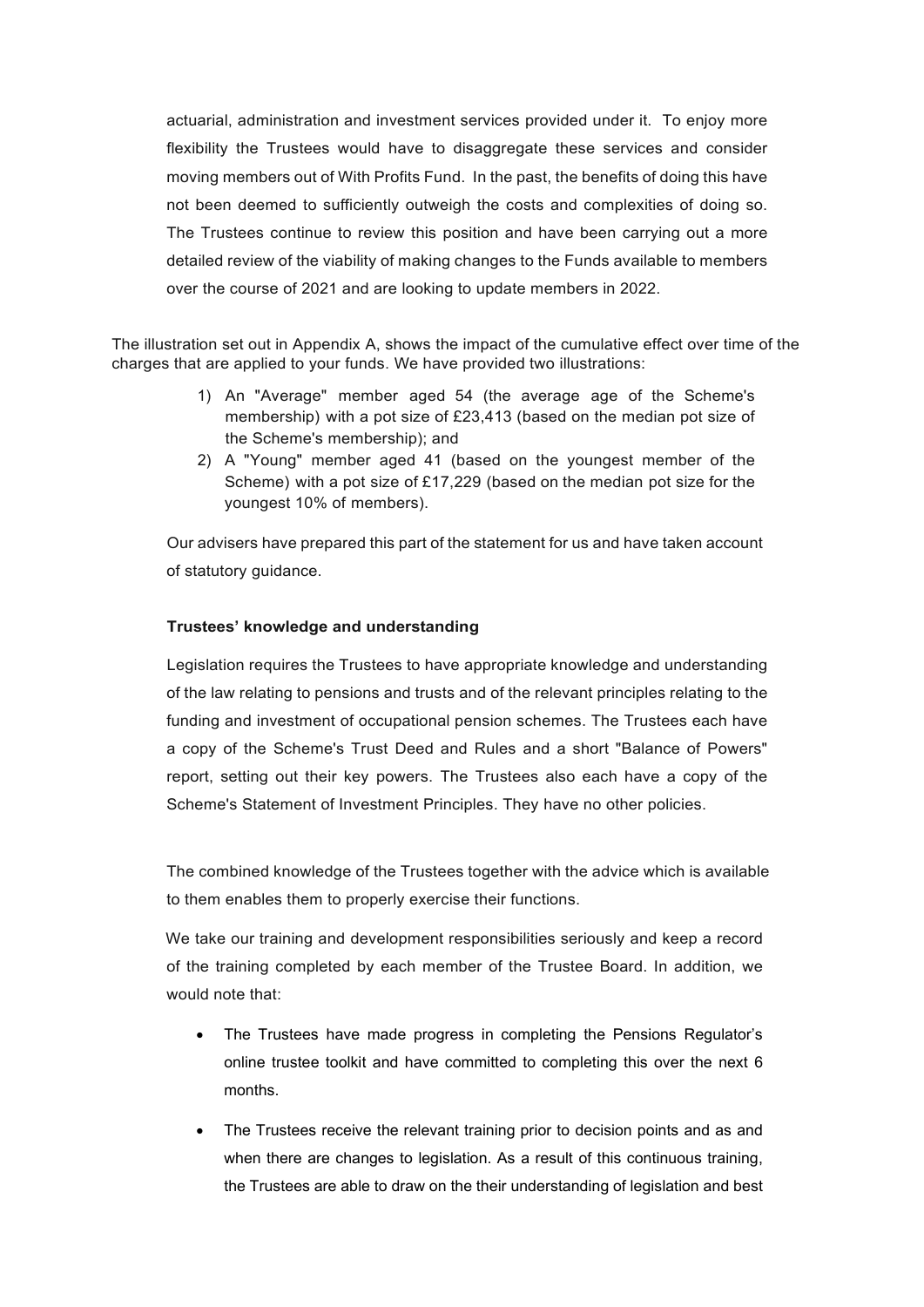practice when considering important agenda items.

- Relevant advisers are in attendance at meetings and in frequent contact with the Trustee Board to provide information on topics under discussion, either specific to the Plan or in respect of pension or trust law.
- The Trustees have a training plan in place which ensures that they are conversant with the legislation and best practice.
- The Trustees have received training to ensure they are well equipped to consider the options for members of the DC.

As a result of the training activities which have been completed by the Trustee Board individually and collectively, and taking into account the professional advice available to the Trustees, I am confident that the combined knowledge and understanding of the Trustees enables us to properly exercise our functions as Trustees.

A copy of this Chair's Statement can be found at: [https://www.ptluk.com/chairs-annual-statements](https://www.ptluk.com/chairs-annual-statement/KBRefrigeration)

Chair of the Trustees 24 November 2021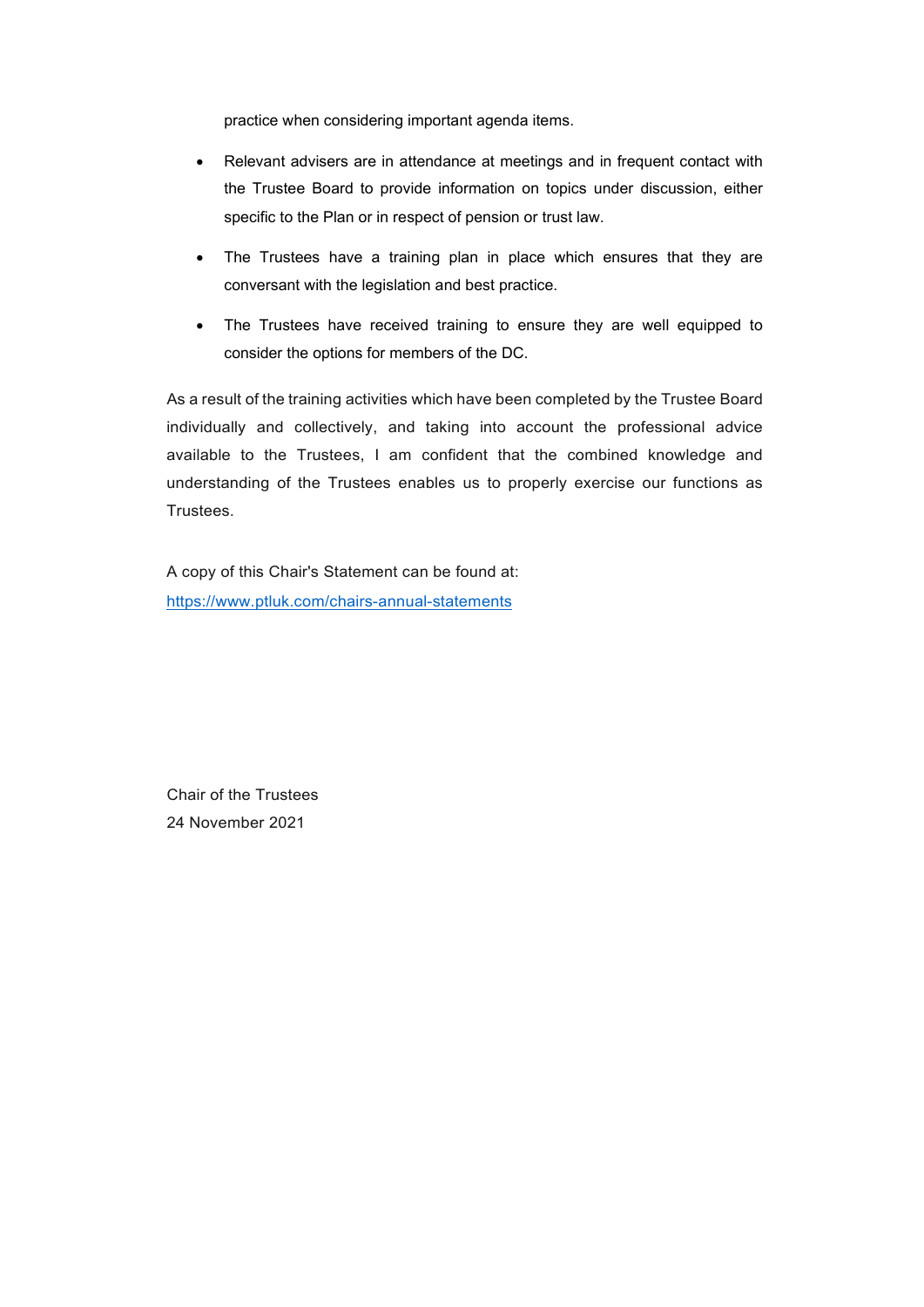**Appendix A- Cumulative Effect of Charges**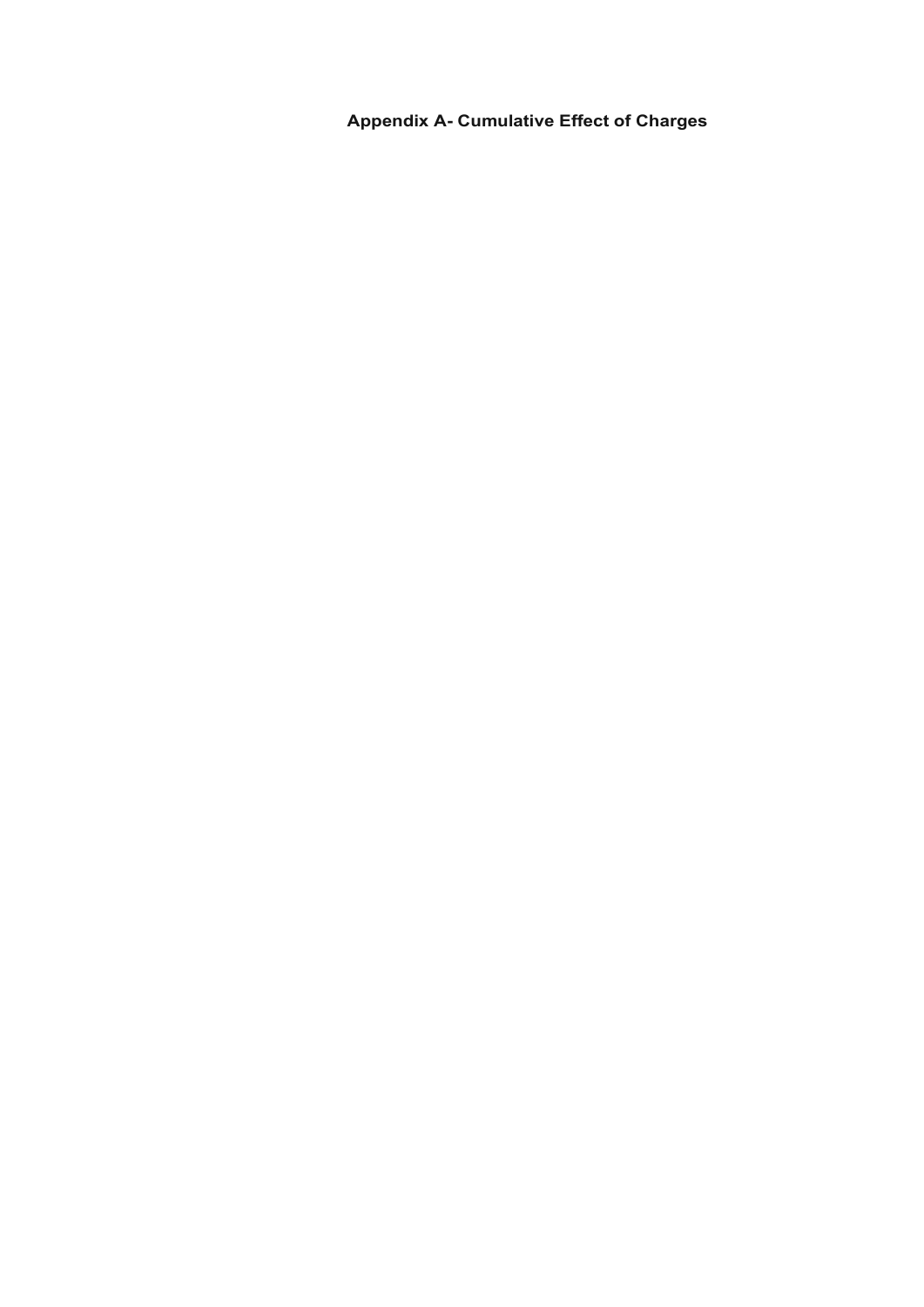# **THE CHAIR'S STATEMENT REGARDING DC GOVERNANCE: KB REFRIGERATION LIMITED RETIREMENT BENEFITS PLAN**

# **Cumulative effect of charges**

Using the charges and transaction cost data provided by the relevant parties and in accordance with regulation 23(1)(ca) of the Administration Regulations, as inserted by the 2018 Regulations, the Trustees have prepared an illustration detailing the impact of the costs and charges typically paid by a member of the Plan on their retirement savings pot. The statutory guidance has been considered when providing these examples – the Plan has only two funds available to members and both these funds have been illustrated below.

The examples below illustrate the impact of charges on a typical active member's retirement savings pot. The illustrations account for all estimated member costs, including the TER, transaction costs and inflation.

|                       |                                             | <b>Illustrations for an "Average" member</b>  |                                 |                                               |
|-----------------------|---------------------------------------------|-----------------------------------------------|---------------------------------|-----------------------------------------------|
|                       | Secure Growth Fund - With<br><b>Profits</b> |                                               | <b>Managed Fund</b>             |                                               |
| <b>Years from now</b> | <b>Before</b><br><b>Charges</b>             | <b>After Charges</b><br>and costs<br>deducted | <b>Before</b><br><b>Charges</b> | <b>After Charges</b><br>and costs<br>deducted |
| 1                     | £24,007                                     | £23,758                                       | £24,022                         | £23,754                                       |
| $\overline{2}$        | £24,616                                     | £24,109                                       | £24,646                         | £24,099                                       |
| 3                     | £25,241                                     | £24,464                                       | £25,287                         | £24,450                                       |
| 4                     | £25,882                                     | £24,825                                       | £25,945                         | £24,805                                       |
| 5                     | £26,538                                     | £25,191                                       | £26,620                         | £25,166                                       |
| 6                     | £27,212                                     | £25,563                                       | £27,312                         | £25,532                                       |
| $\overline{7}$        | £27,902                                     | £25,940                                       | £28,022                         | £25,903                                       |
| 8                     | £28,610                                     | £26,323                                       | £28,751                         | £26,280                                       |
| 9                     | £29,336                                     | £26,711                                       | £29,498                         | £26,662                                       |
| 10                    | £30,081                                     | £27,105                                       | £30,265                         | £27,050                                       |
| 11 (retirement)       | £30,844                                     | £27,505                                       | £31,052                         | £27,444                                       |
|                       |                                             | <b>Illustrations for a "Young" member</b>     |                                 |                                               |
|                       | Secure Growth Fund - With<br><b>Profits</b> |                                               |                                 | <b>Managed Fund</b>                           |
| <b>Years from now</b> | <b>Before</b><br><b>Charges</b>             | <b>After Charges</b><br>and costs<br>deducted | <b>Before</b><br><b>Charges</b> | <b>After Charges</b><br>and costs<br>deducted |
| $\mathbf{1}$          | £17,666                                     | £17,483                                       | £17,677                         | £17,480                                       |
| $\overline{2}$        | £18,114                                     | £17,741                                       | £18,137                         | £17,734                                       |
| 3                     | £18,574                                     | £18,003                                       | £18,608                         | £17,992                                       |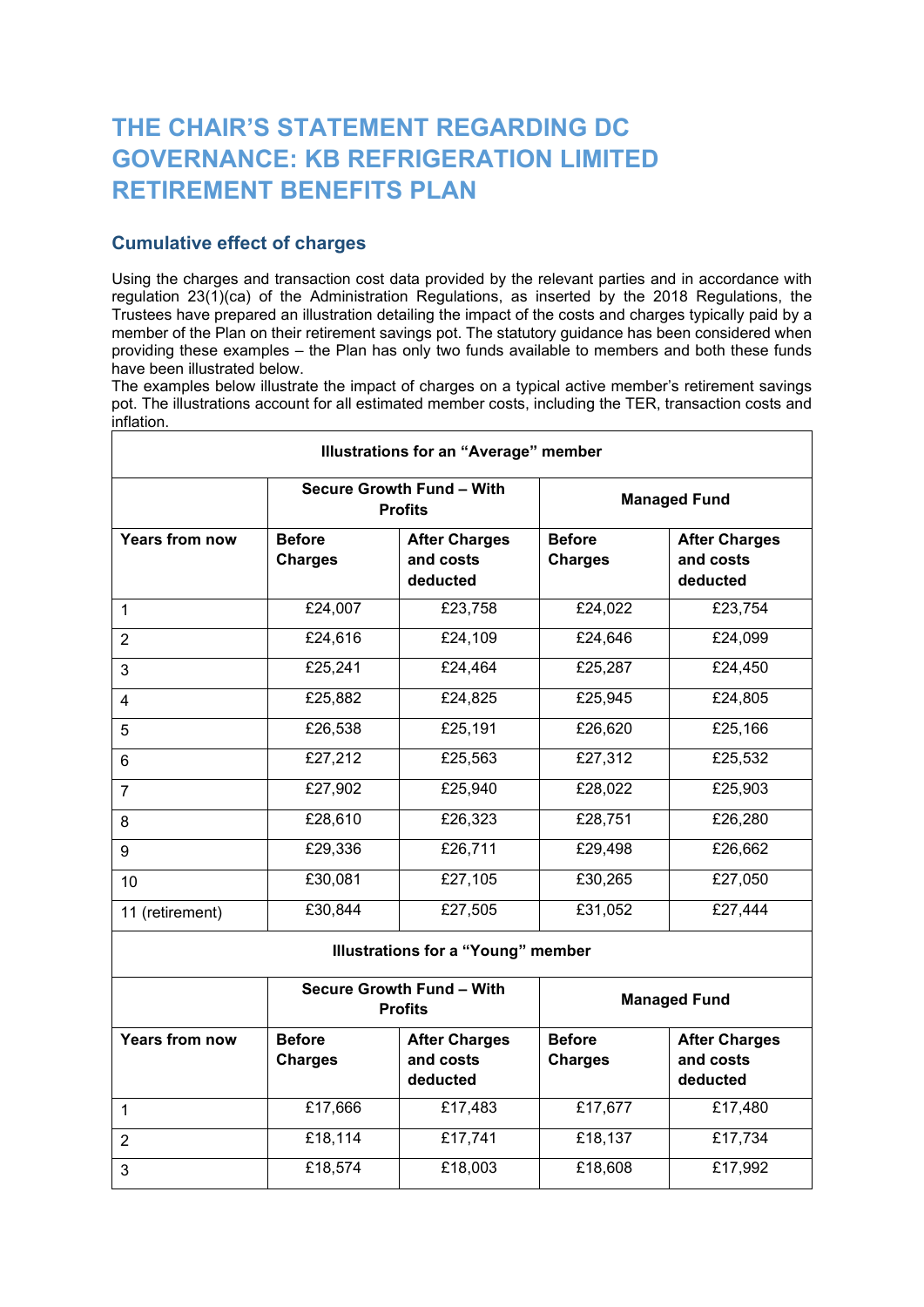| $\overline{4}$  | £19,046 | £18,268 | £19,092 | £18,253 |
|-----------------|---------|---------|---------|---------|
| 5               | £19,529 | £18,538 | £19,589 | £18,519 |
| 6               | £20,024 | £18,811 | £20,098 | £18,788 |
| $\overline{7}$  | £20,533 | £19,089 | £20,621 | £19,062 |
| 8               | £21,054 | £19,370 | £21,157 | £19,339 |
| 9               | £21,588 | £19,656 | £21,707 | £19,620 |
| 10              | £22,136 | £19,946 | £22,272 | £19,906 |
| 11              | £22,697 | £20,240 | £22,851 | £20,195 |
| 12              | £23,273 | £20,539 | £23,445 | £20,489 |
| 13              | £23,864 | £20,841 | £24,055 | £20,787 |
| 14              | £24,469 | £21,149 | £24,680 | £21,089 |
| 15              | £25,090 | £21,461 | £25,322 | £21,396 |
| 16              | £25,727 | £21,777 | £25,980 | £21,707 |
| 17              | £26,380 | £22,099 | £26,656 | £22,023 |
| 18              | £27,049 | £22,425 | £27,349 | £22,343 |
| 19              | £27,736 | £22,755 | £28,060 | £22,668 |
| 20              | £28,440 | £23,091 | £28,790 | £22,998 |
| 21              | £29,161 | £23,432 | £29,538 | £23,332 |
| 22              | £29,901 | £23,777 | £30,307 | £23,672 |
| 23              | £30,660 | £24,128 | £31,095 | £24,016 |
| 24 (retirement) | £31,438 | £24,484 | £31,903 | £24,365 |

## **Assumptions**

The above illustrations have been produced for an "average" member and a "young" member of the Scheme based on the Scheme's membership data. The individual fund illustrations assume 100% of the member's assets are invested in that fund up to Scheme retirement age. The results are presented in real terms, i.e. in today's money, to help members have a better understanding of what their pension pot could buy in today's terms, should they invest in the funds above as shown.

| Age                           |                                                                  |
|-------------------------------|------------------------------------------------------------------|
| "Average" member<br>$\bullet$ | 54 (the average age of the Scheme's membership)                  |
| "Young" member<br>$\bullet$   | 41 (the youngest member of the Scheme)                           |
| Scheme Retirement Age         | 65                                                               |
| <b>Starting Pot Size</b>      |                                                                  |
| "Average" member              | £23,413 (the median pot size of the Scheme's                     |
| "Young" member                | membership)                                                      |
|                               | £17,229 (the median pot size for the youngest 10% of<br>members) |
| Inflation                     | 2.5% p.a.                                                        |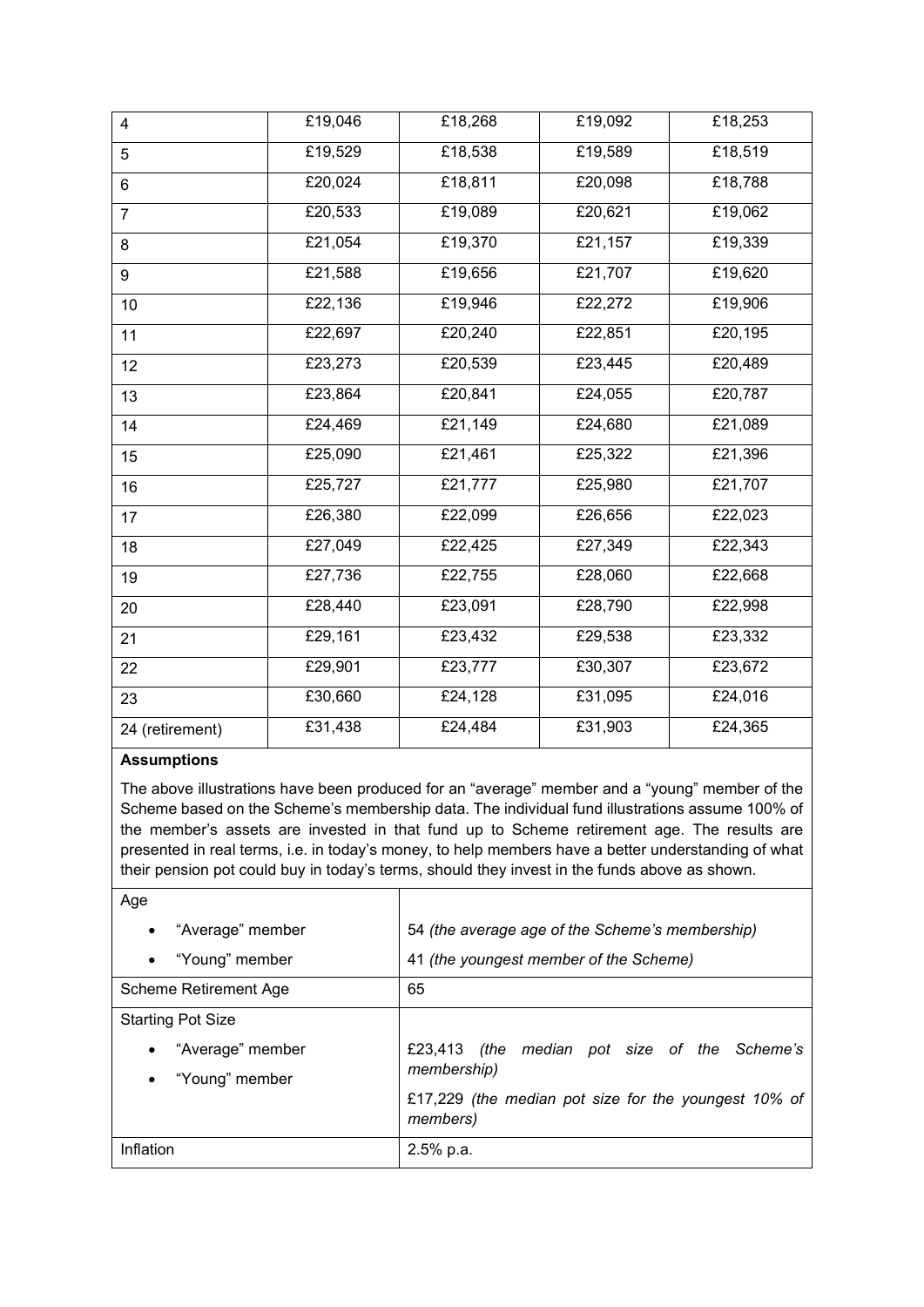| Expected future nominal returns on investment: |                      |
|------------------------------------------------|----------------------|
| Secure Growth Fund<br>$\bullet$                | 2.5% above inflation |
| Managed Fund<br>$\bullet$                      | 2.5% above inflation |
| <b>TERs</b>                                    |                      |
| Secure Growth Fund<br>$\bullet$                | 1.00%                |
| Managed Fund<br>$\bullet$                      | 1.02%                |
| Transaction Costs (average of last 3 years*)   |                      |
| Secure Growth Fund<br>$\bullet$                | 0.037%               |
| Managed Fund<br>٠                              | 0.098%               |

*\*statutory guidance states that the average transaction costs over the last 5 years should be used. However, only the transaction costs for the last 3 years was available*